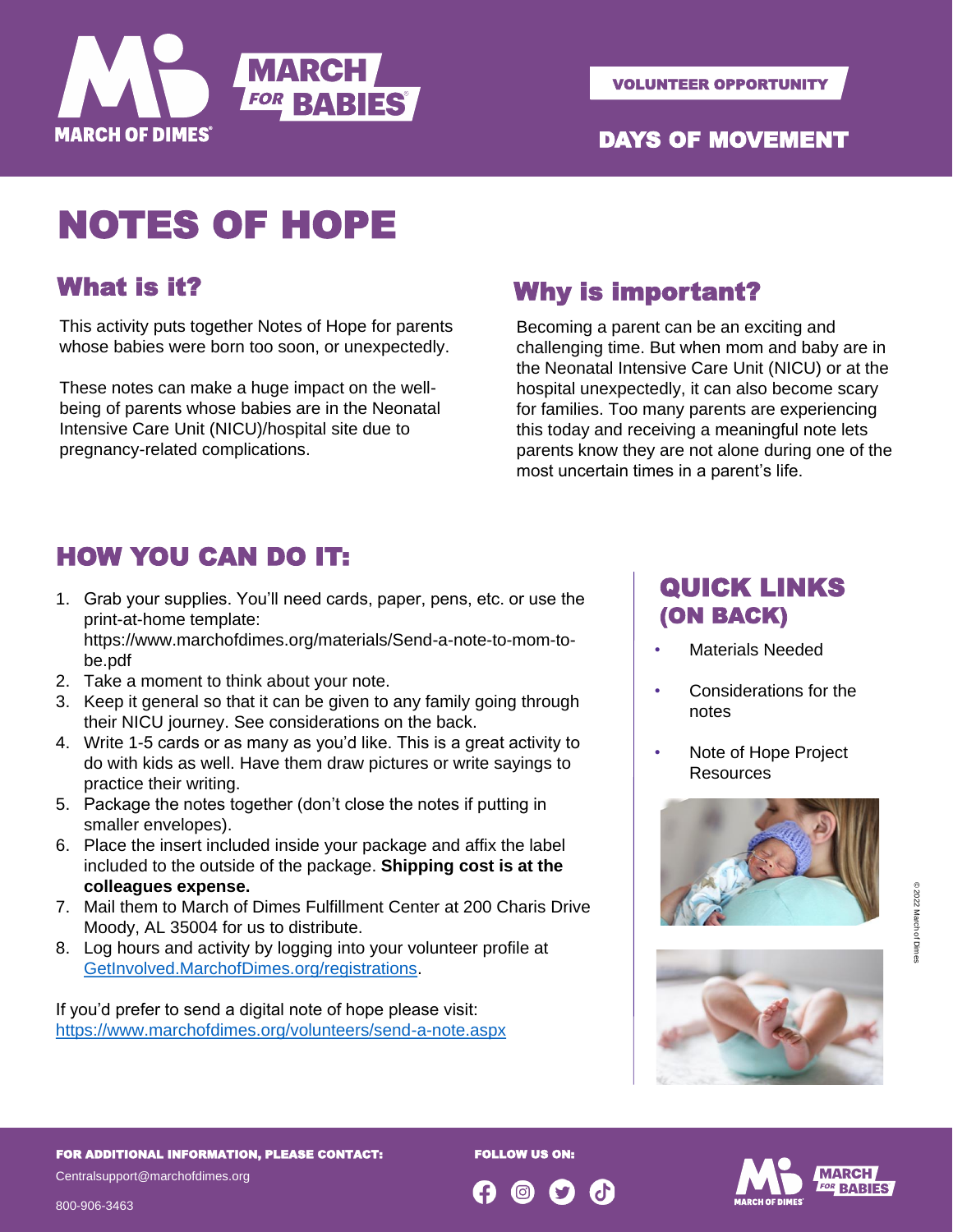## MATERIALS NEEDED

Grab your supplies.

- Cards, paper, or use the print-at-home template: https://www.marchofdimes.org/materials/Send-a-note-to-momto-be.pdf
- Pens, markers, colored pencils etc.
- Washi tape, stickers, etc.



# CONSIDERATIONS AS YOU WRITE NOTES

Take a moment to think about your note. Please keep notes general so that it can be given to any family going through their pregnancy journey. We ask that you do not include any religious language. Please package the notes together and mail together. Do not close the notes if putting in smaller envelopes within the larger package.

Please use language that is:

- **Empowering**
- Uplifting
- **Inspiring**
- **Loving**

Sample messages:

- You are strong. We are with you.
- You are not alone. Please know we're thinking of you, we care about you, and we're here for you. You can do this.



# NOTE OF HOPE PROJECT RESOURCES

If you are interested in hosting a virtual note of hope project or setting up a station to engage associates, here are couple resources you can use. [Access these resources here.](https://drive.google.com/drive/folders/1j__CwScM8_UNDSM2NGHayFR14FtpRr0k?usp=sharing)

- **Note of Hope Project Presentation**: The presentation provides information about March of Dimes and walks through each step of the Note of Hope project.
- **Station resources**: A sign, Instructions and the template can be printed and set up in your breakroom. https://www.marchofdimes.org/materials/Send-a-note-to-mom-to-be.pdf

FOR ADDITIONAL INFORMATION, PLEASE CONTACT:

**FOLLOW US ON** 



800-906-3463

Centralsupport@marchofdimes.org